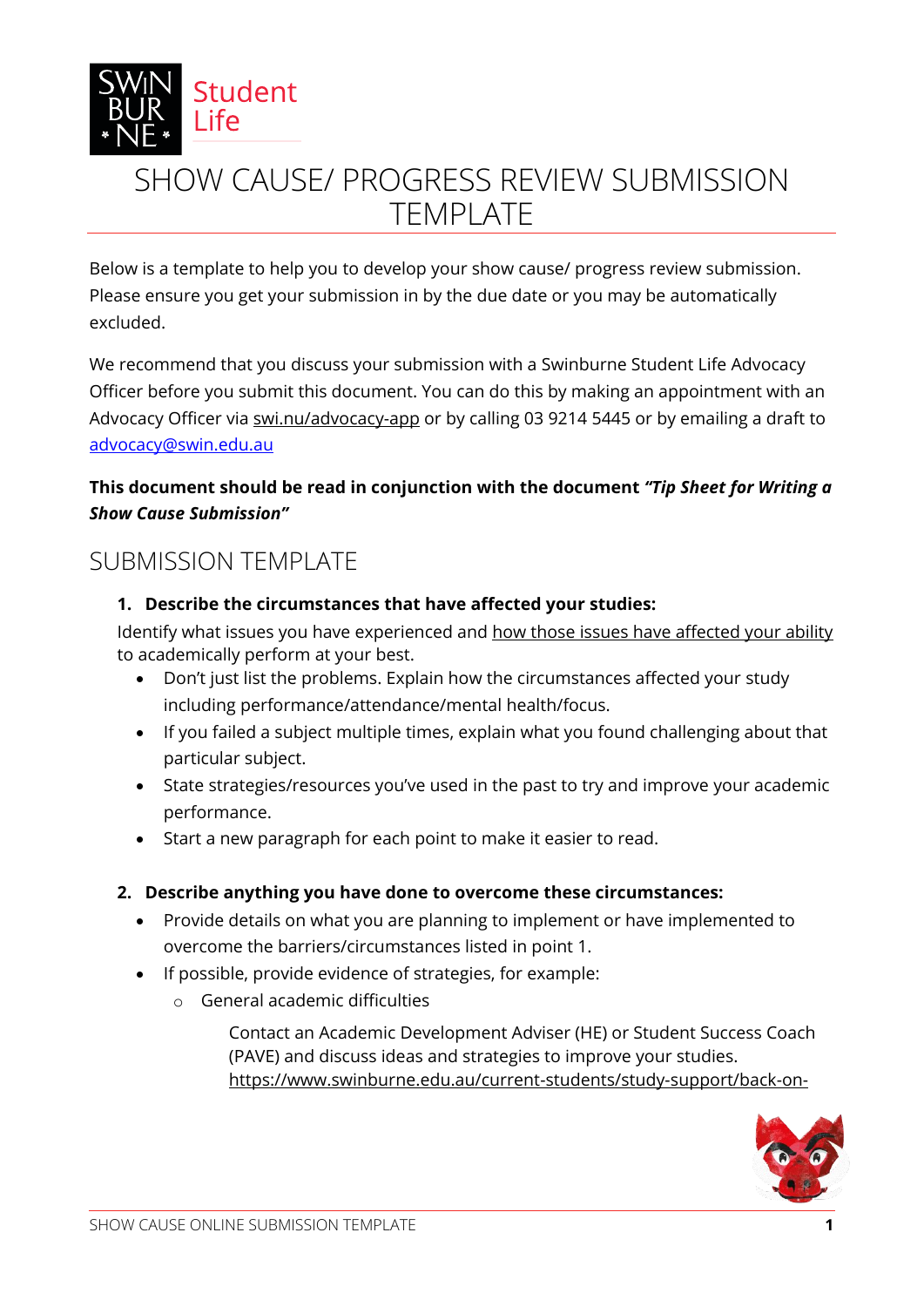[track/academic-adviser/;](https://www.swinburne.edu.au/current-students/study-support/back-on-track/academic-adviser/) https://www.swinburne.edu.au/currentstudents/student-services-support/student-success-coach/

Contact a Learning and Academic Skills (LAS) Advisor to discuss and improve your learning strategies. https://www.swinburne.edu.au/currentstudents/study-support/improve-skills/book-appointment/

o Time management problems

Contact an Academic Development Adviser (HE) or Student Success Coach (PAVE) to discuss ideas and strategies to improve your studies. [https://www.swinburne.edu.au/current-students/study-support/back-on](https://www.swinburne.edu.au/current-students/study-support/back-on-track/academic-adviser/)[track/academic-adviser/;](https://www.swinburne.edu.au/current-students/study-support/back-on-track/academic-adviser/) https://www.swinburne.edu.au/currentstudents/student-services-support/student-success-coach/

Draw up a study plan to show your dedication and planning for next semester.

o Emotional/Psychological difficulties

Are you undertaking or should speak to someone for support. Wellbeing service at Swinburne is a great place to start https://www.swinburne.edu.au/current-students/student-servicessupport/health/counselling/

Request a letter from your mental health professional or evidence of upcoming appointment to support your application.

#### **3. Prior Progress Review interviews or show cause:**

- If you have had a previous show cause notification and are currently on conditions, did you meet the conditions? If not, you need to explain why.
- If you have not had to show cause before simply write "I have not had to show cause previously".

#### **4. Additional information that may assist the progress review commitee:**

- Discuss you ideal outcome or what you wish to do For example:
	- $\circ$  Take a Leave of Absence for XX teaching periods to save money/ resolve personal issues
	- o Enrol part-time to manage study load better
	- o Continue studying full time with ongoing counselling and student success coach or academic development advisor management.
- Discuss your goals and aspirations